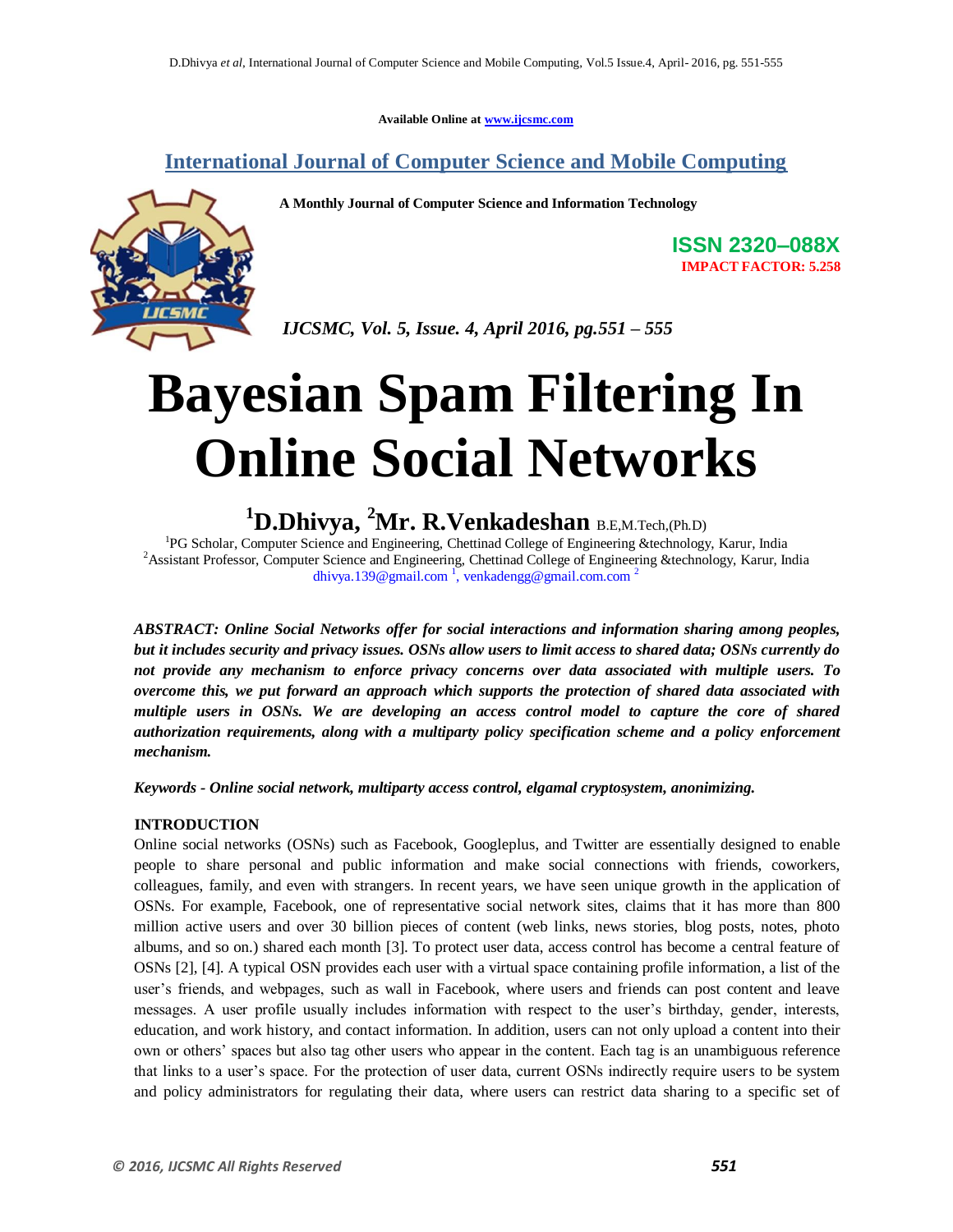trusted users. OSNs often use user relationship and group membership to distinguish between trusted and untrusted users. For example, in Facebook, users can allow friends, friends of friends (FOF), groups, or public to access their data, depending on their personal authorization and privacy requirements.

Although OSNs currently provide simple access control mechanisms allowing users to govern access to information contained in their own spaces, users, unfortunately, have no control over data residing outside their spaces. For instance, if a user posts a comment in a friend's space, she/he cannot specify which users can view the comment. In another case, when a user uploads a photo and tags friends who appear in the photo, the tagged friends cannot restrict who can see this photo, even though the tagged friends may have different privacy concerns about the photo. To address such a critical issue, preliminary protection mechanisms have been offered by existing OSNs. For example, Facebook allows tagged users to remove the tags linked to their profiles or report violations asking Facebook managers to remove the contents that they do not want to share with the public. However, these simple protection mechanisms suffer from several limitations.

#### **RELATED WORK**

The area of privacy inside a social network encompasses a large breadth, based on how privacy is defined. In [4], Backstrom et al. consider an attack against an anonymized network. In their model, the network consists of only nodes and edges. Detail values are not included. The goal of the attacker is simply to identify people. In systems which include e-mail and messaging networks, one needs to set up the data to protect the privacy of individual users while preserving the global network properties. This is done through anonymization, a simple procedure in which each individual's "name" e.g., e-mail address, phone number, or actual name is replaced by a random user ID, but the connections between the people are revealed. Anonymization is intended to exactly preserve the pure unannotated structure of the communication graph while suppressing the "who" information. In anonymized social networks, passive attacks are carried out by individuals who try to learn the identities of nodes only after the anonymized network has been released. In contrast, an active attack tries to compromise privacy by strategically creating new user accounts and links before the anonymized network is released, so that these new nodes and edges will then be present in the anonymized network. The active attacks will make use of the following two types of operations. First, an individual can create a new user account on the system. This adds a new node to G. Second, a node u can decide to communicate with a node v, this adds the undirected edge (u, v) to G. The goal of the attack is to take an arbitrary set of targeted users  $w1, \ldots, wb$ , and for each pair of them, to use the anonymized copy of G to learn whether the edge (wi, wj) in fact exists. This is the sense in which the privacy of these users will be compromised. In a passive attack, regular users are able to discover their locations in G using their knowledge of the local structure of the network around them. While there are a number of different types of passive attacks that could be implemented, here we imagine that a small coalition of passive attackers collude to discover their location. By doing so, they compromise the privacy of some of their neighbors those connected to a unique subset of the coalition, and hence unambiguously recognizable once the coalition is found. This work is not directly relevant to all settings in which social network data is used. This paper ignores details and do not consider the effect of the existence of details on privacy. In [5], He et al. consider ways to infer private information via friendship links by creating a Bayesian network from the links inside a social network. While they crawl a real social network, Live Journal, they use hypothetical attributes to analyze their learning algorithm. This work focuses on social network data classification and inferring the individual's private information. More private information is inferred by applying collective classification algorithm. The system explores how the online social network data could be used to predict some individual private trait that a user is not willing to disclose. For instance, in an office, people connect to each other because of similar professions. Therefore, it is possible that one may be able to infer someone's attribute from the attributes of his/her friends. In such cases, privacy is indirectly disclosed by their social relations rather than from the owner directly. This is called personal information leakage from inference. This system uses a collective classification algorithm for classifying the social network data. It has three components: local classifier, relational classifier and collective inference. Relaxation labeling is used as collective inference method. By applying the collective classification method the system could infer (indirect disclosure) the user private information using the released network data.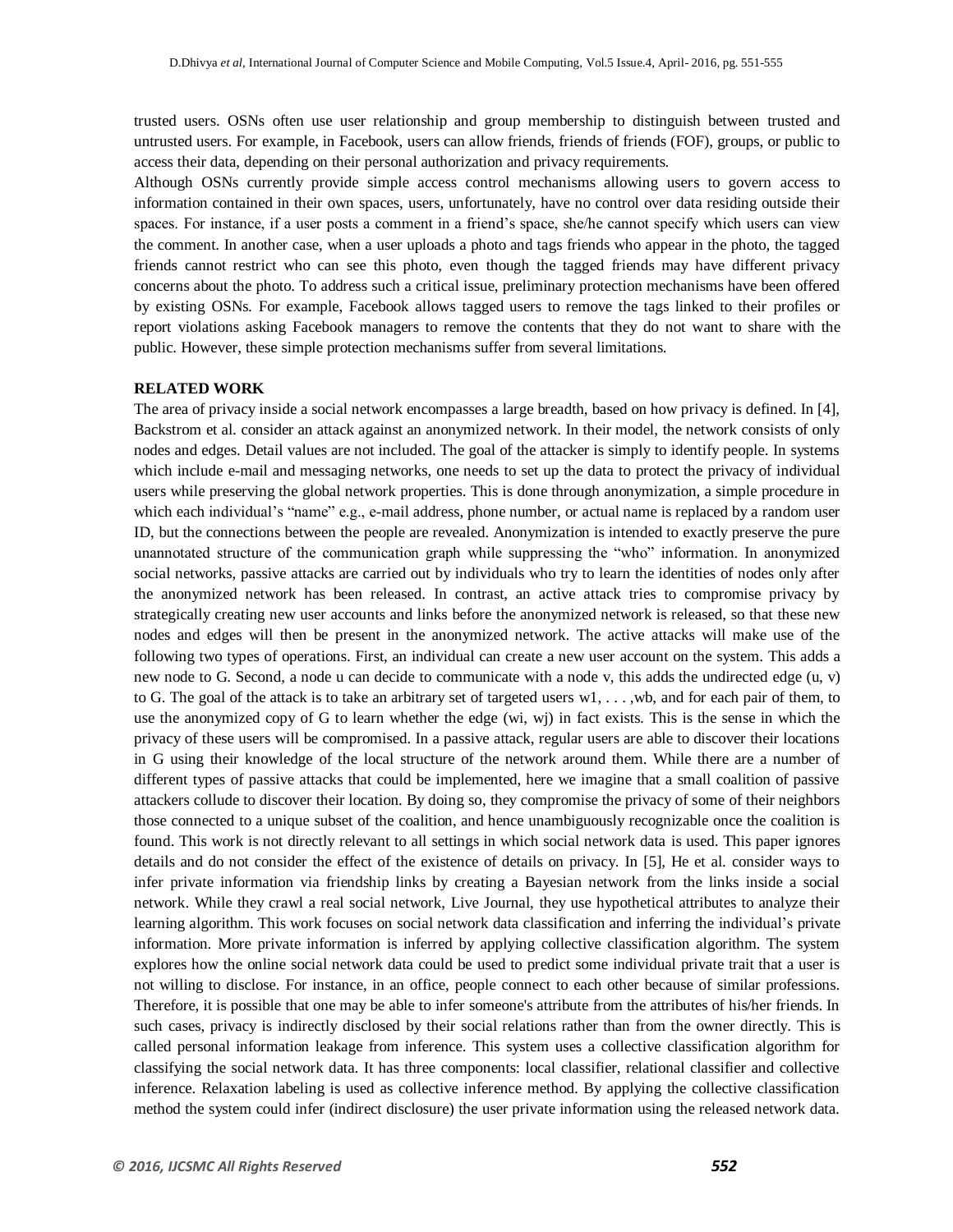The system showed that, user's private information can be inferred via social relations and release of personal information in the social network. To protect the individual's private information leakage in social networks, the system either hide our friendship relations or ask our friends to hide their attributes. Compared to this work, we provide techniques that can help with choosing the most effective details or links that need to be removed for protecting privacy. Finally, we explore the effect of collective inference techniques in possible inference attacks. In [6], Zheleva and Getoor proposed several methods of social graph anonymization, focusing mainly on the idea that by anonymizing both the nodes in the group and the link structure, that one thereby anonymizes the graph as a whole. The challenge of anonymizing graph data lies in understanding dependencies and removing sensitive information which can be inferred by direct or indirect means. This work concentrates on hiding the identity of entities, considering the case where relationships between entities are to be kept private. In social network data, based on the friendship relationships of a person and the public preferences of the friends such as political affiliation, it may be possible to infer the personal preferences of the person in question as well. The process of anonymization involves taking the unanonymized graph data, making some modifications, and constructing a new released graph which will be made available to the adversary. The modifications include changes to both the nodes and edges of the graph. The anonymization of nodes creates equivalent classes of nodes. For the edge data, five different anonymization strategies were used. This work proposed several methods of social graph anonymization, focusing mainly on the idea that by anonymizing both the nodes in the group and the link structure, that one thereby anonymizes the graph as a whole. However, their methods all focus on anonymity in the structure itself. Also, much of the uniqueness in the data may be lost. Through method of anonymity preservation in the proposed model, we can maintain the full uniqueness in each node, which allows more information in the data post release. Online social networks, such as Facebook, are increasingly utilized by many people. These networks allow users to publish details about themselves and to connect to their friends. Some of the information revealed inside these networks is meant to be private. Yet it is possible to use learning algorithms on released data to predict private information. [7] Explored how to launch inference attacks using released social networking data to predict private information. And then devise three possible sanitization techniques that could be used in various situations. Then, the effectiveness of these techniques and attempt to use methods of collective inference to discover sensitive attributes of the data set. This approach can decrease the effectiveness of both local and relational classification algorithms by using the sanitization methods described.

#### **PROBLEM DEFINITION**

Online social networks (OSNs) have experienced tremendous growth in recent years and become a defect portal for hundreds of millions of Internet users. These OSNs offer attractive means for digital social interactions and information sharing, but also raise a number of security and privacy issues. While OSNs allow users to restrict access to shared data, they currently do not provide any mechanism to enforce privacy concerns over data associated with multiple users.

#### **PROPOSED SYSTEM**

We pursue a systematic solution to facilitate collaborative management of shared data in OSNs. We begin by examining how the lack of multiparty access control (MPAC) for data sharing in OSNs can undermine the protection of user data. Some typical data sharing patterns with respect to multiparty authorization in OSNs are also identified. Based on these sharing patterns, an MPAC model is formulated to capture the core features of multiparty authorization requirements that have not been accommodated so far by existing access control systems and models for OSNs. Our model also contains a multiparty policy specification scheme. Meanwhile, since conflicts are inevitable in multiparty authorization enforcement, a voting mechanism is further provided to deal with authorization and privacy conflicts in our model.

The hash-based protocol takes a one-way hash function as its underlying crypto system; its computational costs are extremely low. We have proposed a P2P-based batch authentication framework for OSNs. We have also designed three batch authentication protocols using the one-way hash function, ElGamal proxy encryption, and certificates for different situations and purposes. The hash-based protocol adopts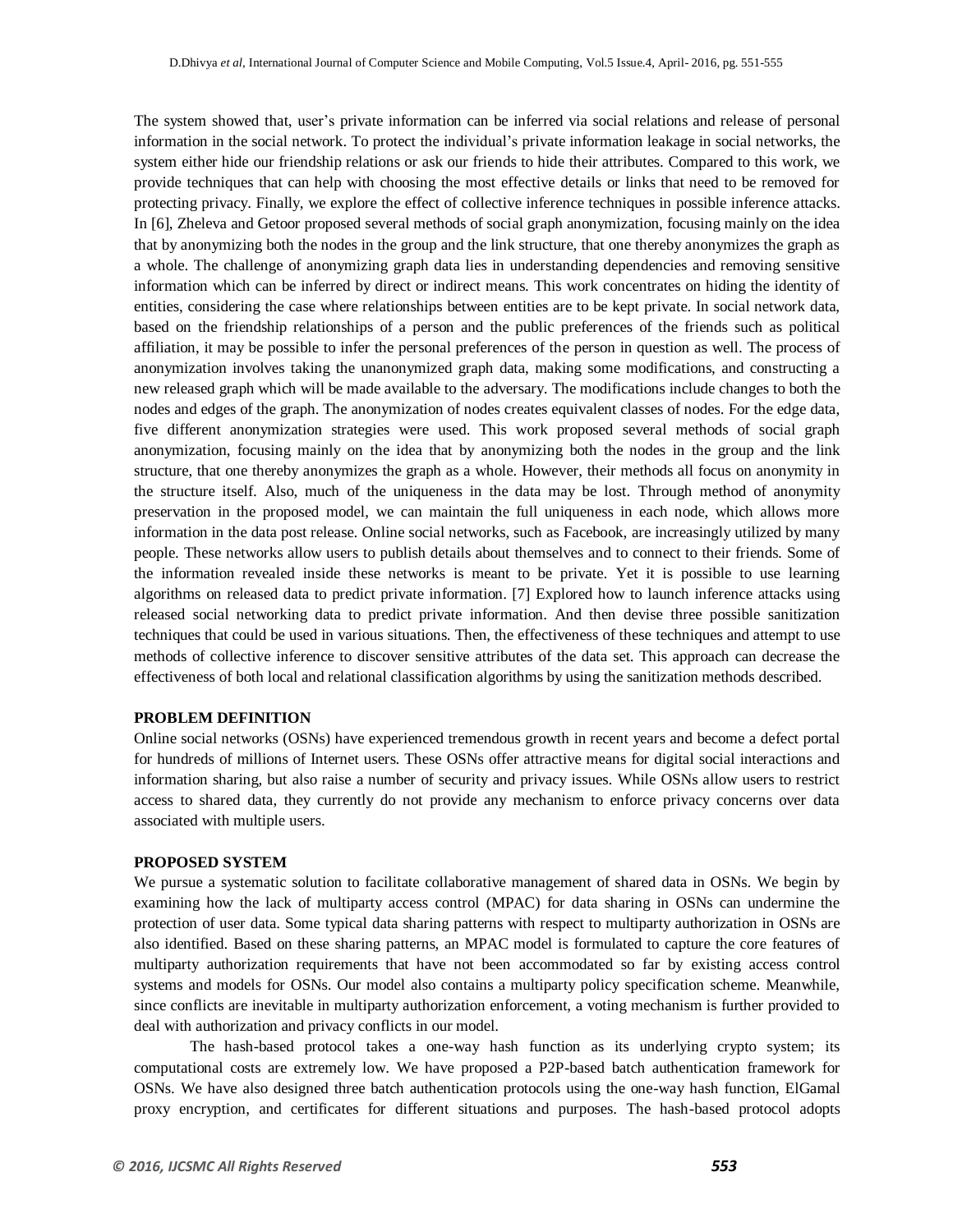lightweight cryptosystems to reduce the computational costs. To offer higher security properties, the proxy- and certificate based methods are based on asymmetric encryption and signature methods to fulfill the security requirements of sensitive transactions.

**Different goals:** In conventional group key management protocols, a group is formed for a temporary purpose. The group is dismissed when that temporary purpose is served, and then, the group members lose relationships with other group members. Our social-based batch authentication protocols are designed for authenticating friends in OSNs. Once a group member is authenticated, he/she can help friends for another batch authentication. Such authentications protocols help extend the social network of a user.

**Different behaviors:** In most group key management protocols, group members are authenticated by the group leader "one by one." That is, n authentication messages are required to authenticate n group members. Then, these members share one common group key for the group communication. In our batch authentication protocols, users are simultaneously authenticated by the requester. That is, one authentication message is required to authenticate n session peers. Then, the requester negotiates one secret key with each user instead of sharing one group key among all users.

#### **POST WALL CREATION**

The Website wallpost is the most social network is enabling with photo sharing activities. Protected albums allow users to set their albums with access protection. This is one of the beneficial features from wallpost that who fear with photo scams on photo sharing websites. Photo tagging the option makes the photo search easier after a long period of time. Here reuse can give the names or keywords for photos that related to the photo in better to recognize easily. Although OSNs currently provide simple access control mechanisms allowing users to govern access to information contained in their own spaces, users, unfortunately, have no control over data residing outside their spaces.

In this user can add their or interested photos in their wall. This wall posting contains the photo, photo description, tag information are given by the user that details are stored in the OSNs database.

#### **MPAC Model**

An OSN can be represented by a relationship network, a set of user groups, and a collection of user data. The relationship network of an OSN is a directed labeled graph, where each node denotes a user and each edge represents a relationship between two users. The label associated with each edge indicates the type of the relationship. Edge direction denotes that the initial node of an edge establishes the relationship and the terminal node of the edge accepts the relationship. The number and type of supported relationships rely on the specific OSNs and its purposes.

#### **MULTIPARTY POLICY EVALUATION**

Two steps are performed to evaluate an access request over MPAC policies. The first step checks the access request against the policy specified by each controller and yields a decision for the controller. The accessor element in a policy decides whether the policy is applicable to a request. If the user who sends the request belongs to the user set derived from the accessor of a policy, the policy is applicable and the evaluation process returns a response with the decision (either permit or deny) indicated by the effect element in the policy. Otherwise, the response yields deny decision if the policy is not applicable to the request. In the second step, decisions from all controllers responding to the access request are aggregated to make a final decision for the access request. Since data controllers may generate different decisions (permit and deny) for an access request, conflicts may occur. To make an unambiguous decision for each access request, it is essential to adopt a systematic conflict resolution mechanism to resolve those conflicts during multiparty policy evaluation.